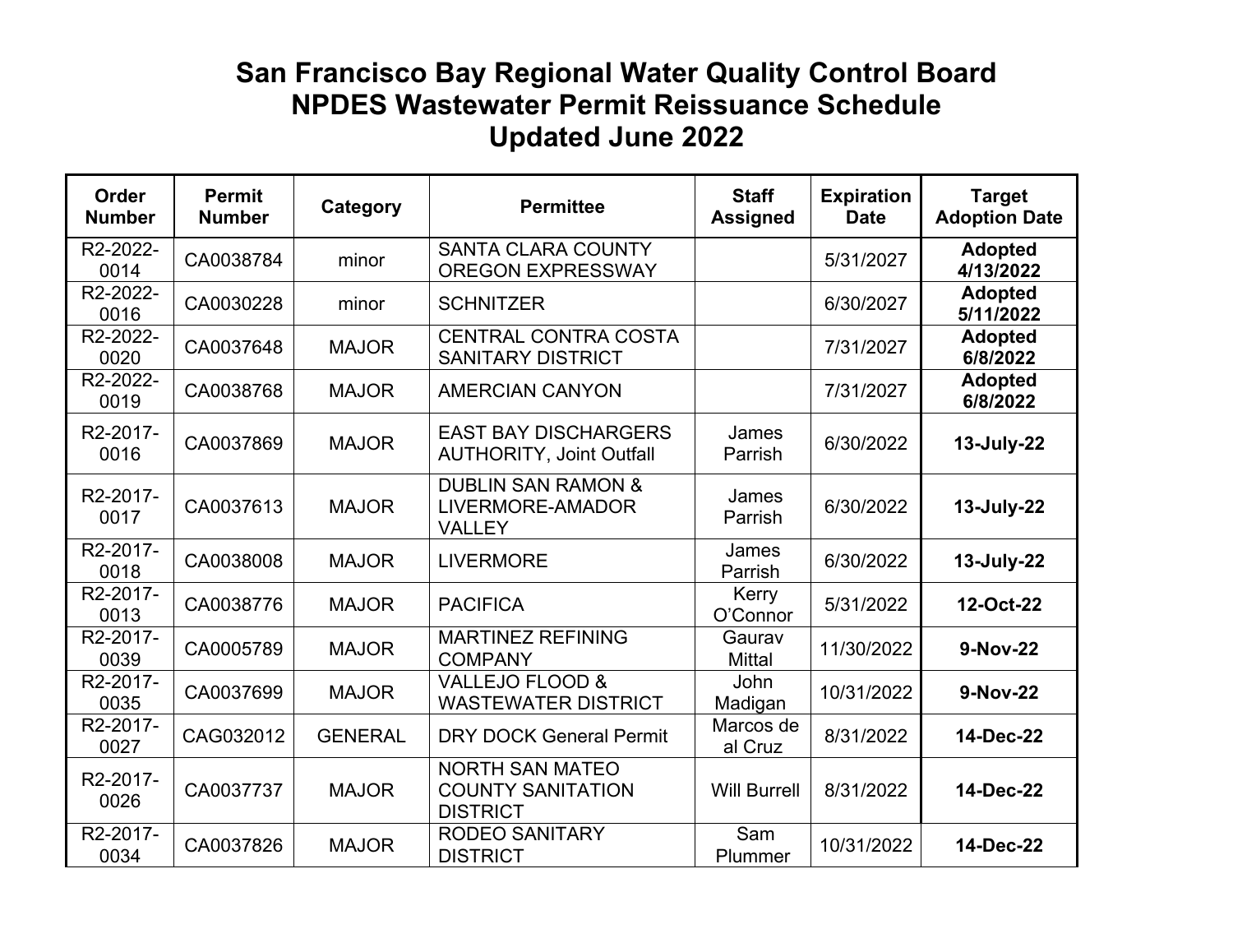| Order<br><b>Number</b> | <b>Permit</b><br><b>Number</b> | Category         | <b>Permittee</b>                                                                 | <b>Staff</b><br><b>Assigned</b> | <b>Expiration</b><br><b>Date</b> | <b>Target</b><br><b>Adoption Date</b> |
|------------------------|--------------------------------|------------------|----------------------------------------------------------------------------------|---------------------------------|----------------------------------|---------------------------------------|
| R2-2017-<br>0041       | CA0038849                      | <b>WATERSHED</b> | <b>SAN FRANCISCO BAY</b><br><b>MERCURY &amp; PCBs</b><br><b>Watershed Permit</b> | James<br>Parrish                | 12/31/2022                       | 14-Dec-22                             |
| R2-2017-<br>0007       | CA0030201                      | minor            | <b>NAPA SALT POND</b><br><b>RESTORATION</b>                                      | Kerry<br>O'Connor               | 5/31/2022                        | 14-Dec-22                             |
| R2-2016-<br>0043       | CA0005002                      | <b>MAJOR</b>     | USS-UPI                                                                          |                                 | 12/31/2021                       |                                       |
| R2-2016-<br>0044       | CA0005053                      | <b>MAJOR</b>     | PHILLIPS 66, San Francisco<br>Refinery, Rodeo                                    |                                 | 12/31/2021                       |                                       |
| R2-2017-<br>0040       | CA0038598                      | <b>MAJOR</b>     | SEWER AUTHORITY MID-<br><b>COASTSIDE</b>                                         |                                 | 12/31/2022                       |                                       |
| R2-2018-<br>0003       | CA0038628                      | <b>MAJOR</b>     | <b>CENTRAL MARIN</b><br><b>SANITATION AGENCY</b>                                 |                                 | 2/28/2023                        |                                       |
| R2-2016-<br>0047       | CA0005134                      | <b>MAJOR</b>     | <b>CHEVRON, Richmond</b><br>Refinery                                             |                                 | 1/31/2022                        |                                       |
| R2-2018-<br>0004       | CA0037796                      | <b>MAJOR</b>     | <b>PINOLE</b>                                                                    |                                 | 3/31/2023                        |                                       |
| R2-2018-<br>0005       | CA0038369                      | <b>MAJOR</b>     | <b>SILICON VALLEY CLEAN</b><br><b>WATER</b>                                      |                                 | 3/31/2023                        |                                       |
| R2-2018-<br>0012       | CA0005240                      | <b>MAJOR</b>     | <b>C&amp;H SUGAR COMPANY</b>                                                     |                                 | 6/30/2023                        |                                       |
| R2-2018-<br>0016       | CA0037541                      | <b>MAJOR</b>     | <b>SAN MATEO</b>                                                                 |                                 | 6/30/2023                        |                                       |
| R2-2018-<br>0017       | CA0004880                      | <b>MAJOR</b>     | NRG, Pittsburg Power Plant                                                       |                                 | 6/30/2023                        |                                       |
| R2-2018-<br>0025       | CA0038067                      | <b>MAJOR</b>     | <b>SAUSALITO-MARIN CITY</b><br><b>SANITARY DISTRICT</b>                          |                                 | 7/31/2023                        |                                       |
| R2-2018-<br>0024       | CA0037788                      | <b>MAJOR</b>     | <b>BURLINGAME</b>                                                                |                                 | 7/31/2023                        |                                       |
| R2-2018-<br>0039       | CA0037711                      | <b>MAJOR</b>     | <b>SEWERAGE AGENCY OF</b><br><b>SOUTHERN MARIN</b>                               |                                 | 9/30/2023                        |                                       |
| R2-2018-<br>0038       | CA0037753                      | minor            | <b>MARIN COUNTY SANITARY</b><br>DISTRICT #5, Tiburon                             |                                 | 9/30/2023                        |                                       |
| R2-2018-<br>0045       | CA0038318                      | <b>MAJOR</b>     | <b>SAN FRANCISCO</b><br><b>INTERNATIONAL AIRPORT</b>                             |                                 | 11/30/2023                       |                                       |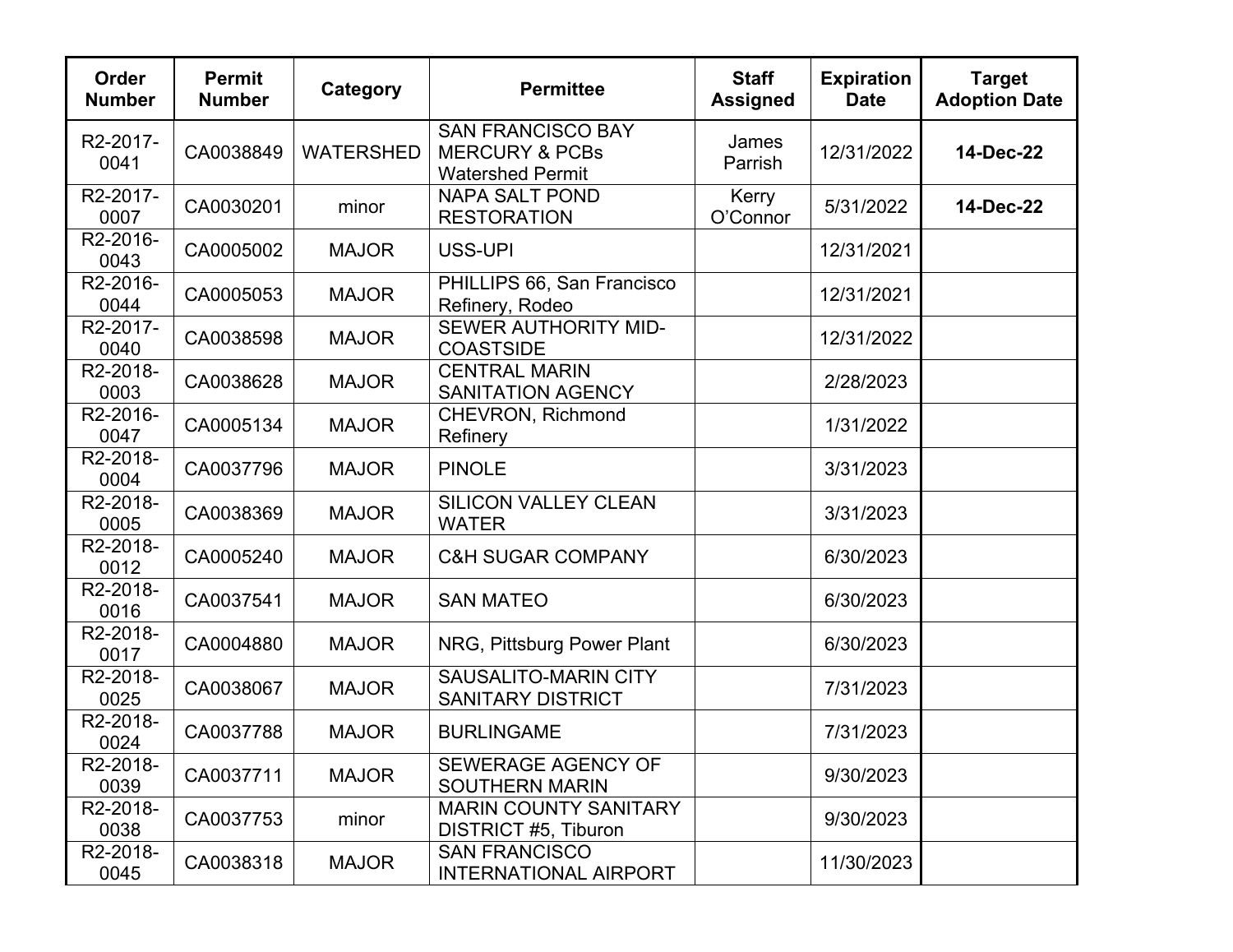| <b>Order</b><br><b>Number</b> | <b>Permit</b><br><b>Number</b> | Category         | <b>Permittee</b>                                                     | <b>Staff</b><br><b>Assigned</b> | <b>Expiration</b><br><b>Date</b> | <b>Target</b><br><b>Adoption Date</b> |
|-------------------------------|--------------------------------|------------------|----------------------------------------------------------------------|---------------------------------|----------------------------------|---------------------------------------|
| R2-2018-<br>0010              | CA0037559                      | minor            | ORO LOMA AND CASTRO<br>VALLEY, wet weather                           |                                 | 12/31/2023                       |                                       |
| R2-2017-<br>0048              | CAG912002                      | <b>GENERAL</b>   | <b>GROUNDWATER FUELS &amp;</b><br><b>VOCs General Permit</b>         |                                 | 12/31/2023                       |                                       |
| R2-2018-<br>0026              | CAG912004                      | <b>GENERAL</b>   | <b>EXTRACTED</b><br><b>GROUNDWATER General</b><br>Permit             |                                 | 12/31/2023                       |                                       |
| R2-2018-<br>0048              | CA0029947                      | minor            | <b>BROWNING-FERRIS</b><br><b>INDUSTRIES Ox Mountain</b>              |                                 | 12/31/2023                       |                                       |
| R2-2018-<br>0053              | CA0037885                      | minor            | <b>CROCKETT COMMUNITY</b><br><b>SERVICES DISTRICT, Port</b><br>Costa |                                 | 1/31/2024                        |                                       |
| R2-2019-<br>0003              | CA0038539                      | <b>MAJOR</b>     | <b>WEST COUNTY AGENCY</b>                                            |                                 | 3/31/2024                        |                                       |
| R2-2019-<br>0002              | CA0030058                      | minor            | <b>BOTTLING GROUP</b>                                                |                                 | 3/31/2024                        |                                       |
| R2-2019-<br>0009              | CA0037532                      | <b>MAJOR</b>     | <b>MILLBRAE</b>                                                      |                                 | 4/30/2024                        |                                       |
| R2-2019-<br>0015              | CA0037834                      | <b>MAJOR</b>     | PALO ALTO                                                            |                                 | 5/31/2024                        |                                       |
| R2-2019-<br>0017              | CA0038873                      | <b>WATERSHED</b> | <b>SAN FRANCISCO BAY</b><br><b>NUTRIENTS Watershed</b><br>Permit     |                                 | 6/30/2024                        |                                       |
| R2-2019-<br>0024              | CA0030210                      | <b>MAJOR</b>     | <b>LEHIGH PERMENENTE</b><br><b>PLANT</b>                             |                                 | 8/31/2024                        |                                       |
| R2-2019-<br>0019              | CA0037800                      | <b>MAJOR</b>     | SONOMA VALLEY COUNTY<br><b>SANITATION DISTRICT</b>                   |                                 | 8/31/2024                        |                                       |
| R2-2019-<br>0021              | CA0038130                      | <b>MAJOR</b>     | SOUTH SAN FRANCISCO-<br><b>SAN BRUNO</b>                             |                                 | 8/31/2024                        |                                       |
| R2-2019-<br>0028              | CA0037681                      | <b>MAJOR</b>     | <b>SAN FRANCISCO,</b><br>Oceanside                                   |                                 | 10/31/2024                       |                                       |
| R2-2019-<br>0034              | CA0038091                      | <b>MAJOR</b>     | <b>BENICIA</b>                                                       |                                 | 1/31/2025                        |                                       |
| R2-2019-<br>0035              | CA0038547                      | <b>MAJOR</b>     | <b>DELTA DIABLO</b>                                                  |                                 | 1/31/2025                        |                                       |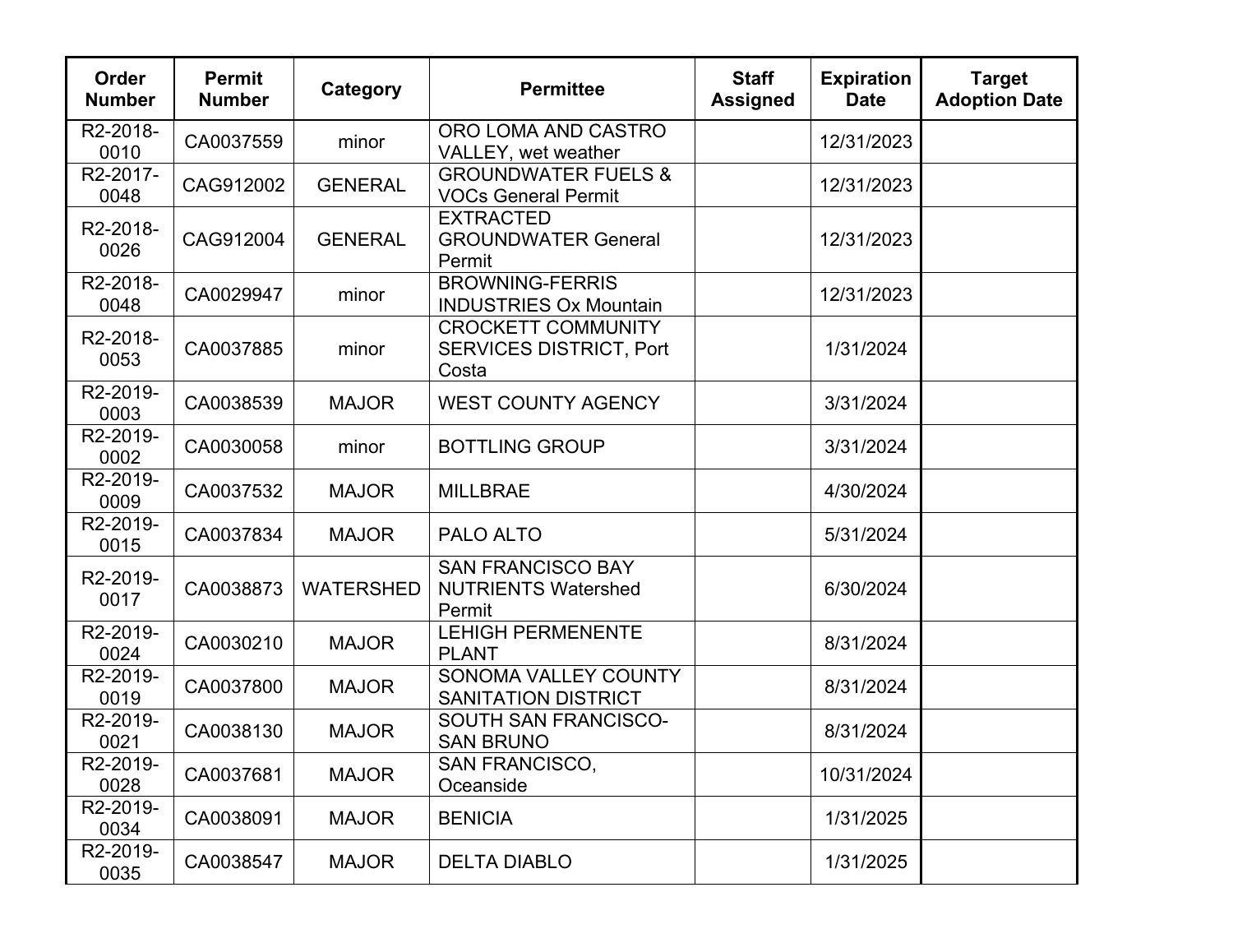| <b>Order</b><br><b>Number</b> | <b>Permit</b><br><b>Number</b> | Category       | <b>Permittee</b>                                                             | <b>Staff</b><br><b>Assigned</b> | <b>Expiration</b><br><b>Date</b> | <b>Target</b><br><b>Adoption Date</b> |
|-------------------------------|--------------------------------|----------------|------------------------------------------------------------------------------|---------------------------------|----------------------------------|---------------------------------------|
| R2-2020-<br>0001              | CA0037842                      | <b>MAJOR</b>   | <b>SAN JOSE/SANTA CLARA</b>                                                  |                                 | 3/31/2025                        |                                       |
| R2-2020-<br>0002              | CA0037621                      | <b>MAJOR</b>   | <b>SUNNYVALE</b>                                                             |                                 | 3/31/2025                        |                                       |
| R2-2020-<br>0003              | CA0038440                      | minor          | <b>EAST BAY MUNICIPAL</b><br>UTILTIY DISTRICT, Wet<br>Weather                |                                 | 3/31/2025                        |                                       |
| R2-2020-<br>0004              | CA0038504                      | minor          | PIEDMONT, Sewage<br><b>Collection System</b>                                 |                                 | 3/31/2025                        |                                       |
| R2-2020-<br>0005              | CA0038474                      | minor          | ALAMEDA, Sewage<br><b>Collection System</b>                                  |                                 | 3/31/2025                        |                                       |
| R2-2020-<br>0006              | CA0038491                      | minor          | <b>ALBANY, Sewage Collection</b><br>System                                   |                                 | 3/31/2025                        |                                       |
| R2-2020-<br>0007              | CA0038466                      | minor          | <b>BERKELEY, Sewage</b><br><b>Collection System</b>                          |                                 | 3/31/2025                        |                                       |
| R2-2020-<br>0008              | CA0038792                      | minor          | <b>EMERYVILLE, Sewage</b><br><b>Collection System</b>                        |                                 | 3/31/2025                        |                                       |
| R2-2020-<br>0009              | CA0038512                      | minor          | OAKLAND, Sewage<br><b>Collection System</b>                                  |                                 | 3/31/2025                        |                                       |
| R2-2020-<br>0010              | CA0038482                      | minor          | <b>STEGE SANITARY</b><br><b>DISTRICT, Sewage</b><br><b>Collection System</b> |                                 | 3/31/2025                        |                                       |
| R2-2020-<br>0012              | CA0038024                      | <b>MAJOR</b>   | <b>FAIRFIELD-SUISUN SEWER</b><br><b>DISTRICT</b>                             |                                 | 4/30/2025                        |                                       |
| R2-2020-<br>0015              | CA0030180                      | minor          | <b>CEDAR FAIR, Great America</b>                                             |                                 | 6/30/2025                        |                                       |
| R2-2020-<br>0021              | CAG992001                      | <b>GENERAL</b> | <b>FIREWORKS General Permit</b>                                              |                                 | 7/31/2025                        |                                       |
| R2-2020-<br>0020              | CA0110116                      | <b>MAJOR</b>   | US NAVY, Treasure Island                                                     |                                 | 7/31/2025                        |                                       |
| R <sub>2</sub> -2020-<br>0019 | CA0037958                      | <b>MAJOR</b>   | <b>NOVATO SANITARY</b><br><b>DISTRICT</b>                                    |                                 | 8/31/2025                        |                                       |
| R2-2020-<br>0022              | CA0037851                      | <b>MAJOR</b>   | <b>LAS GALLINAS VALLEY</b><br><b>SANITARY DISTRICT</b>                       |                                 | 8/31/2025                        |                                       |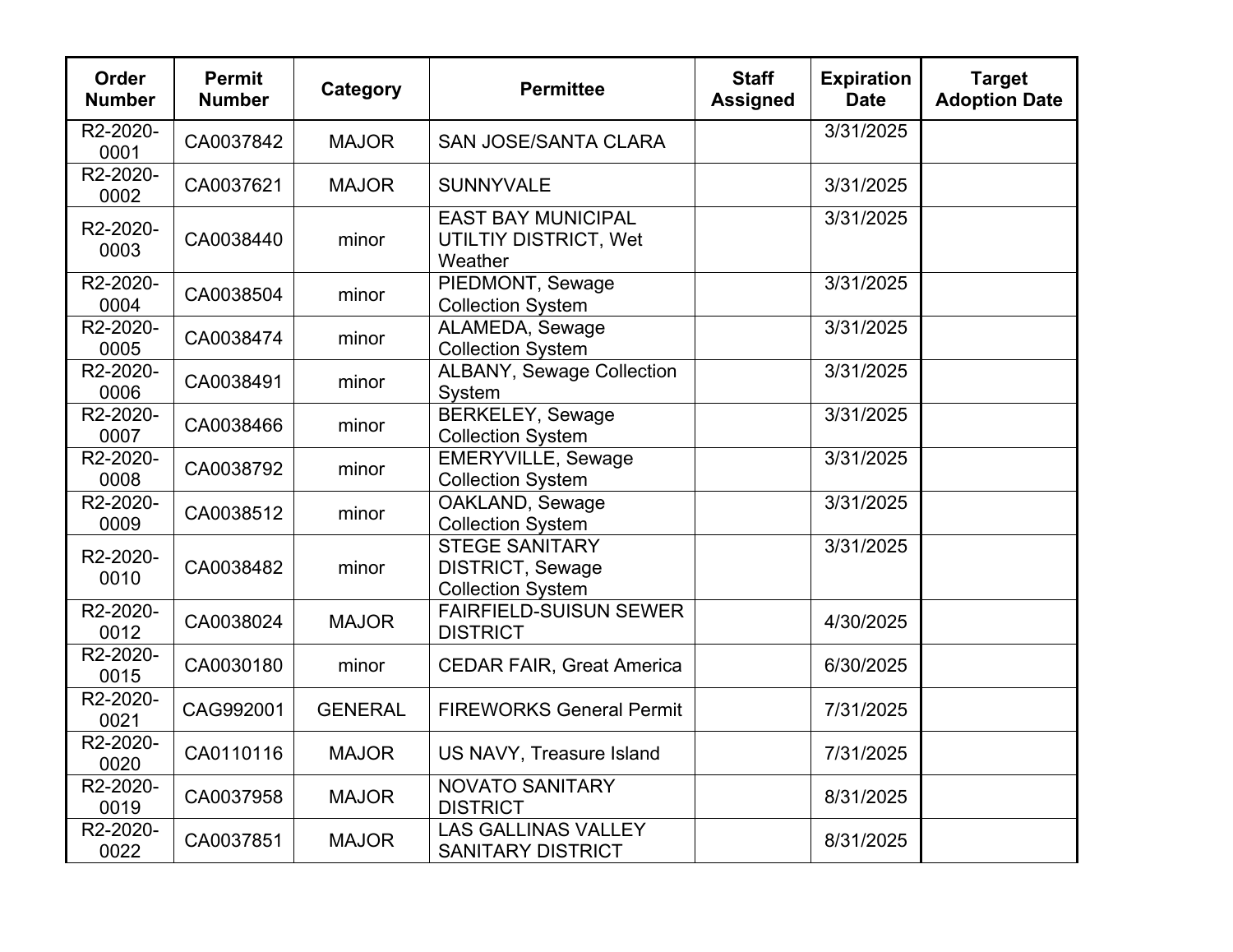| <b>Order</b><br><b>Number</b> | <b>Permit</b><br><b>Number</b> | Category       | <b>Permittee</b>                                                       | <b>Staff</b><br><b>Assigned</b> | <b>Expiration</b><br><b>Date</b> | <b>Target</b><br><b>Adoption Date</b> |
|-------------------------------|--------------------------------|----------------|------------------------------------------------------------------------|---------------------------------|----------------------------------|---------------------------------------|
| R2-2020-<br>0024              | CA0037702                      | <b>MAJOR</b>   | <b>EAST BAY MUNICIPAL</b><br><b>UTILITY DISTRICT</b>                   |                                 | 10/31/2025                       |                                       |
| R2-2020-<br>0028              | CAG982001                      | <b>GENERAL</b> | <b>AGGREGATE MINING &amp;</b><br><b>SAND WASHING General</b><br>Permit |                                 | 12/31/2025                       |                                       |
| R2-2020-<br>0026              | CA0038121                      | minor          | YOUNTVILLE                                                             |                                 | 11/30/2025                       |                                       |
| R2-2020-<br>0027              | CA0038733                      | minor          | <b>UNION SANITARY</b><br><b>DISTRICT, wet weather</b>                  |                                 | 11/30/2025                       |                                       |
| R2-2020-<br>0033              | CA0005550                      | <b>MAJOR</b>   | <b>VALERO, Benicia Refinery</b>                                        |                                 | 12/31/2025                       |                                       |
| R2-2021-<br>0001              | CA0030198                      | minor          | <b>EXPLORATORIUM</b>                                                   |                                 | 3/31/2026                        |                                       |
| R2-2021-<br>0004              | CA0038016                      | minor          | <b>ST HELENA</b>                                                       |                                 | 5/30/2026                        |                                       |
| R2-2021-<br>0007              | CA0038679                      | minor          | LIVERMORE-AMADOR<br><b>VALLEY, Wet Weather</b>                         |                                 | 6/30/2026                        |                                       |
| R2-2021-<br>0008              | CA0037810                      | <b>MAJOR</b>   | <b>PETALUMA</b>                                                        |                                 | 6/30/2026                        |                                       |
| R2-2021-<br>0009              | CAG382001                      | <b>GENERAL</b> | POTABLE WATER FILTER<br><b>BACKWASH General Permit</b>                 |                                 | 6/30/2026                        |                                       |
| R2-2021-<br>0010              | CA0030236                      | minor          | <b>Stevens Creek Quarry</b>                                            |                                 | 6/302026                         |                                       |
| R2-2021-<br>0012              | CA0006165                      | <b>MAJOR</b>   | <b>ECOSERVICES</b> (formerly<br><b>SOLVAY [formerly RHODIA])</b>       |                                 | 7/31/2026                        |                                       |
| R2-2021-<br>0015              | CA0038342                      | minor          | <b>EAST BAY MUNICIPAL</b><br>UTILITY DISTRICT, Orinda<br>Potable Water |                                 | 8/31/2026                        |                                       |
| R2-2021-<br>0017              | CA0037427                      | minor          | <b>MARIN COUNTY SANITARY</b><br><b>DISTRICT #5, Paradise Cove</b>      |                                 | 11/30/2026                       |                                       |
| R2-2021-<br>0025              | CA0029904                      | minor          | <b>CROCKETT</b><br><b>COGENERATION</b>                                 |                                 | 1/31/2027                        |                                       |
| R2-2021-<br>0026              | CA0037770                      | <b>MAJOR</b>   | <b>MT. VIEW SANITARY</b><br><b>DISTRICT</b>                            |                                 | 1/31/2027                        |                                       |